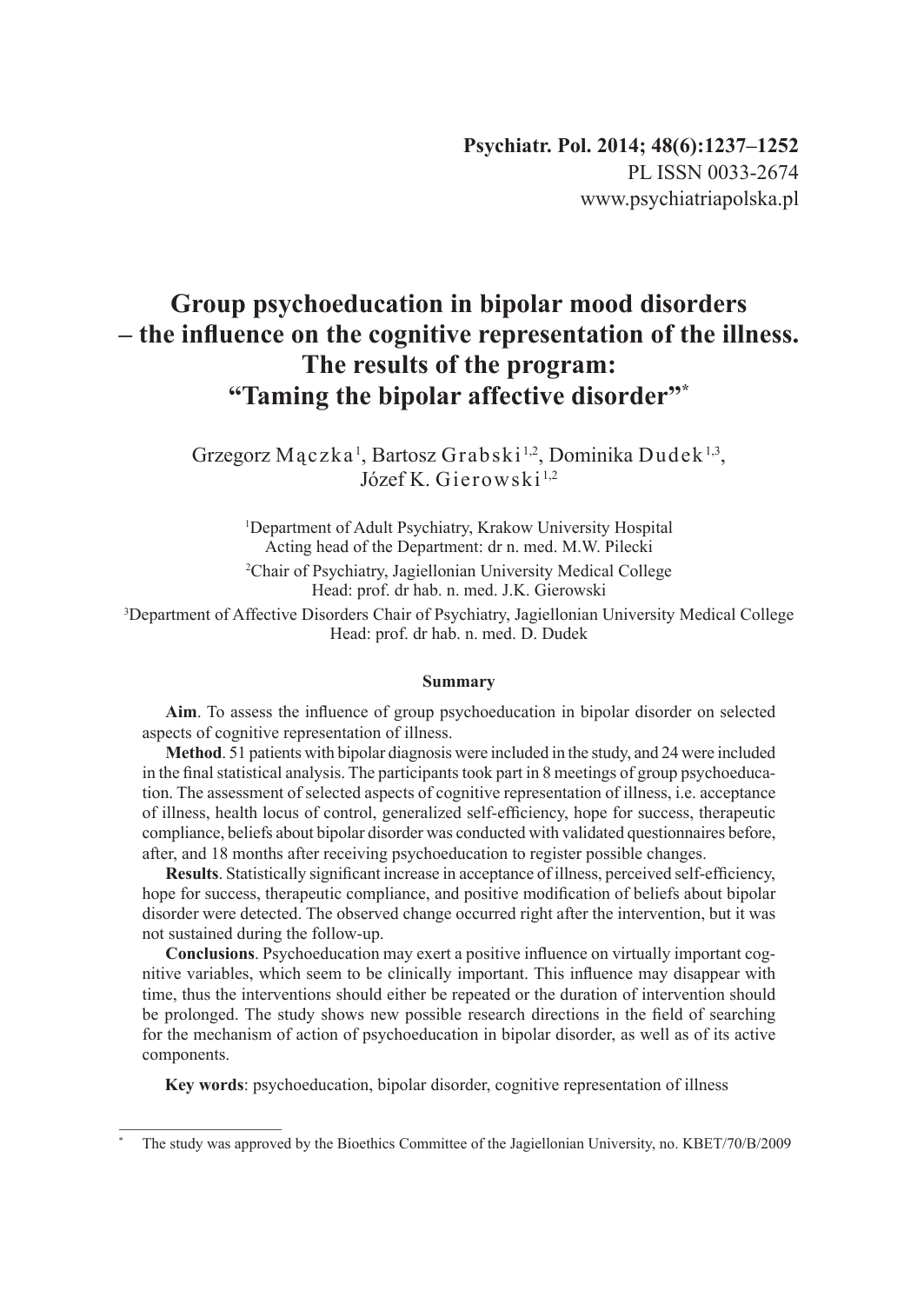#### **Introduction**

The properly conducted pharmacotherapy of affective bipolar disorders (BD) is a necessary and essential component of the comprehensive treatment, however, their chronic, relapsing nature and serious consequences in the psychosocial sphere, such as family problems and stigmatization of people with mental illness, [1, 2] are the foundations of the renaissance of psychosocial approaches [3]. The application of optimal, comprehensive therapeutic intervention from the earliest stages of illness seems to be especially important [4]. An important role of the patient – the beneficiary of psychiatric care – as a partner in the treatment and rehabilitation is becoming more emphasized [5, 6].

The large scale study of Miklowitz et al. Systematic Treatment Enhancement for Bipolar Program (STEP-BD) [7], allowed for the selection of the psychosocial impacts effective in the improvement the bipolar disorders treatment results. Psychoeducation is the component of all of the following interventions: interpersonal therapy and social rhythms therapy (IPRST), family focused therapy (FFT) and cognitive-behavioural therapy (CBT).

Numerous studies on psychoeducation, showing its effectiveness as an independent intervention which is valuable addition to pharmacotherapy, were conducted [8, 9].

The so-called Barcelona program by Coloma and Vieta became the point of reference. It was subjected to the careful empirical assessment and the long-term effectiveness in preventing the relapses of all episodes of the illness was observed [10-12].

Although the legitimacy of use and efficacy of psychoeducation in the complex treatment of BD raises fewer and fewer doubts, still little is known about its mechanisms of action [13]. The influence of the following factors was suggested among them [14, 15]: the improvement of compliance with pharmacological treatment, acquisition of skills of early identification of relapses and undertaking the appropriate intervention, normalisation of the sleep-wake rhythms and other daily activities, avoiding the use and overuse of psychoactive substances, acquisition of the ability to independent emotional regulation and coping with stress, reducing auto-stigmatisation and increasing the acceptance of the illness, acquisition of the balanced and less pessimistic attitudes towards oneself in the context of the illness, improvement of family relations and communication with others, improvement of social skills, increasing the external social support and support for treatment [16].

Among the theories explaining the possible mechanisms of the action of psychoeducation mentioned by Walsh [17], which have been discussed elsewhere [8], cognitive theories take a special place from the point of view of this study. The so-called model of the cognitive representation of the illness proposed by Scott and Tacchi [18] derives from cognitive theories. According to the authors, the answer to the question about the identity of the illness, its cause, time perspective, consequences and the possibilities to control it both determine the patient's behaviours related to the illness, and may constitute the starting point to begin the properly fitted therapeutic intervention.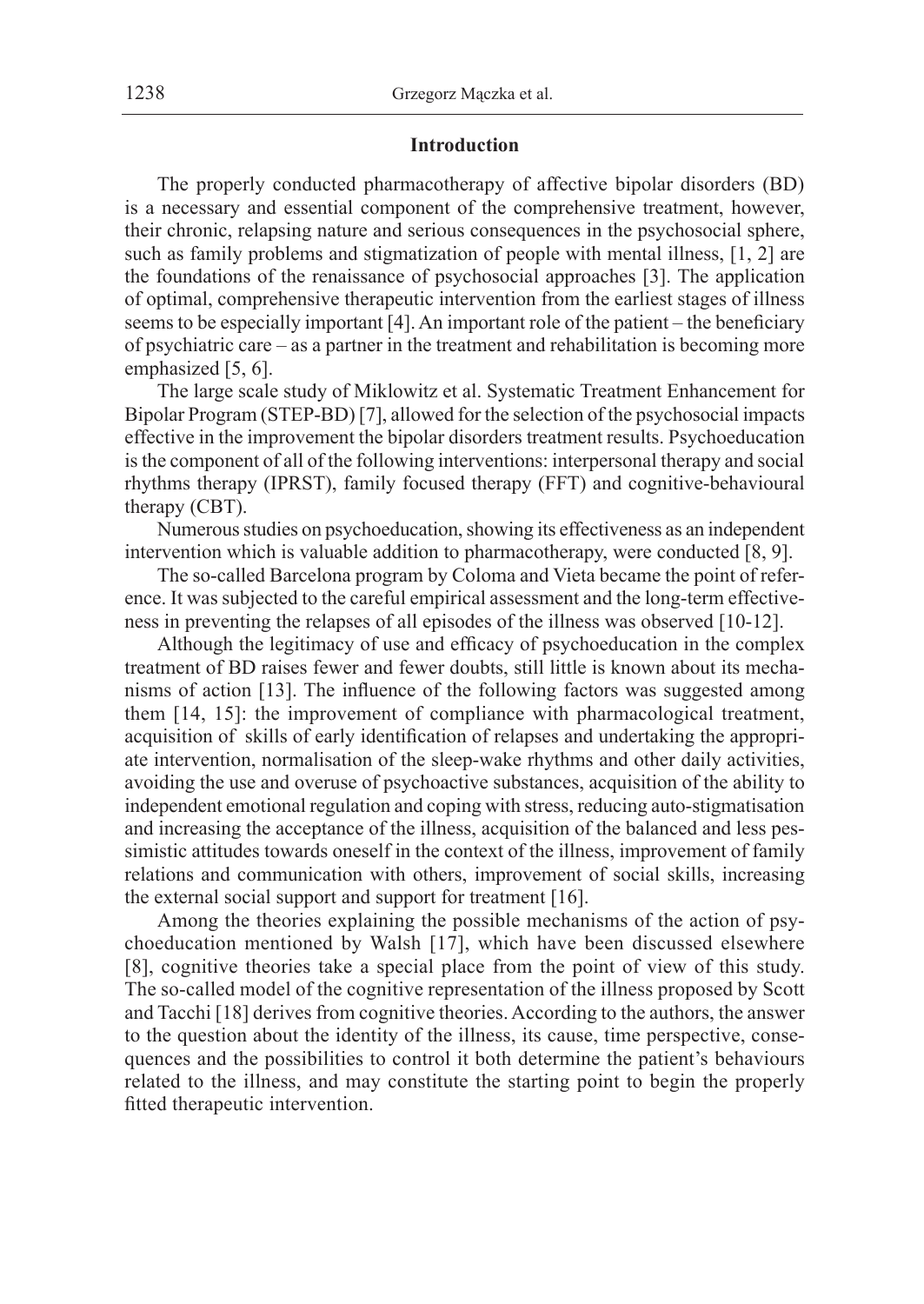## **Material**

The initial invitation to the participation in the research program on the group psychoeducation was directed to ambulatory patients treated due to bipolar disorders in the outpatient clinic and other urban clinics by attending physicians informed about the program.

Eligibility for the study took place at the appointed personal meeting with the main researcher. Fifty one people fulfilled the study inclusion criteria (diagram 1) and signed an written informed consent. Cycles of psychoeducation took place in the years 2009- 2010. The final statistical analysis included 24 people. The process of the recruitment and inclusion criteria to the final statistical analysis are presented in diagram 1. In table 1 the basic demographic characteristics of the studied group are presented.



Diagram 1. **The process of recruitment and inclusion to the study**

<sup>1</sup> Volunteers, initially included in the list of the people waiting for the study<br><sup>2</sup> Other affective disorders (E21.8)

Other affective disorders (F31.8)

Did not come to the appointment with the researcher ( $n = 9$ ), did not meet the inclusion criteria for remission ( $n = 7$ )

4 4 groups of participants with the initial size of: 14, 10, 13, 14

<sup>5</sup> Did not participate in the minimal number of meetings (6 out of 8) and/or did not fill in or give the researcher the set of questionnaires from all 3 measurement points and/or were excluded from the program due to the occurrence of the acute illness phase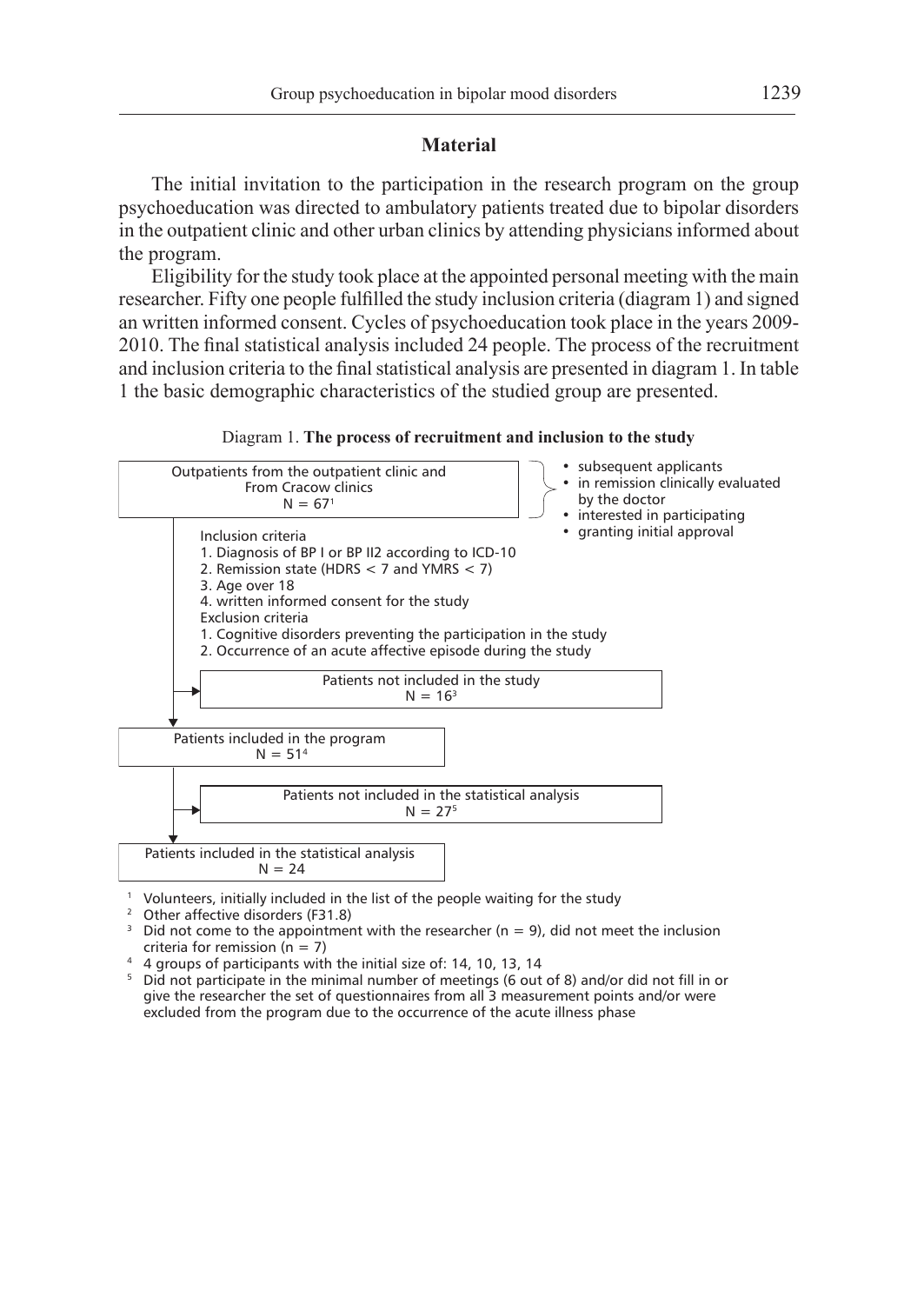|                               | Women              | 31 [60.8%]        |  |  |
|-------------------------------|--------------------|-------------------|--|--|
| Sex                           | Men                | 20 [39.2%]        |  |  |
|                               | Mean $\pm$ SD      | $43.08 \pm 12.58$ |  |  |
| Age                           | Me $(Q_1 - Q_2)$   | 48 (29-54)        |  |  |
|                               | min-max            | $21 - 63$         |  |  |
|                               | City               | 36 [70.6%]        |  |  |
| Residence                     | Small town         | 6 [11.8%]         |  |  |
|                               | Village            | 9 [17.6%]         |  |  |
|                               | Higher             | 26 [51.0%]        |  |  |
| Education                     | Secondary          | 24 [47.1%]        |  |  |
|                               | Primary            | 1 [2.0%]          |  |  |
|                               | Job                | 19 [37.3%]        |  |  |
|                               | Pension/retirement | 20 [39.2%]        |  |  |
| Job                           | Unemployment       | 4 [7.8%]          |  |  |
|                               | Studying           | 8 [15.7%]         |  |  |
|                               | no                 | 24 [48.0%]        |  |  |
| Marriage                      | yes                | 26 [52.0%]        |  |  |
|                               | unknown            | $1$ [-]           |  |  |
|                               | no                 | 11 [21.6%]        |  |  |
| Suicidal thoughts in the past | yes                | 39 [76.5%]        |  |  |
|                               | 0                  | 33 [64.7%]        |  |  |
|                               | 1                  | 11 [21.6%]        |  |  |
| Suicidal attempts             | $\overline{2}$     | 4 [7.8%]          |  |  |
|                               | 3                  | 3[5.9%]           |  |  |
|                               | $2 - 5$            | 14 [28.0%]        |  |  |
| Number of illness phases      | $6-9$              | 10 [20.0%]        |  |  |
|                               | $10 - 15$          | 19 [38.0%]        |  |  |
|                               | 16 and more        | 7 [14.0%]         |  |  |
|                               | Unknown            | $1$ [-]           |  |  |
| Number of hospital admis-     | Mean $\pm$ SD      | $4.78 \pm 4.61$   |  |  |
| sions                         | Me $(Q_1 - Q_3)$   | $4(1-7)$          |  |  |
| $(N = 50)$                    | min-max            | $0 - 23$          |  |  |
| Age at the first hospital     | Mean $\pm$ SD      | $30.91 \pm 11.89$ |  |  |
| admission                     | Me $(Q_1 - Q_2)$   | 26 (21-40.5)      |  |  |
| $(N = 45)$                    | min-max            | 16-57             |  |  |

| Table 1. The selected demographic and clinical characteristics of the participants ( $N = 51$ ) |  |  |  |  |
|-------------------------------------------------------------------------------------------------|--|--|--|--|
|-------------------------------------------------------------------------------------------------|--|--|--|--|

Shortcuts used in the description: SD – standard deviation; Me – median;  $Q_1$  – first quartile;  $Q_3$ <sub>–</sub> third quartile; min – minimal result; max – maximal result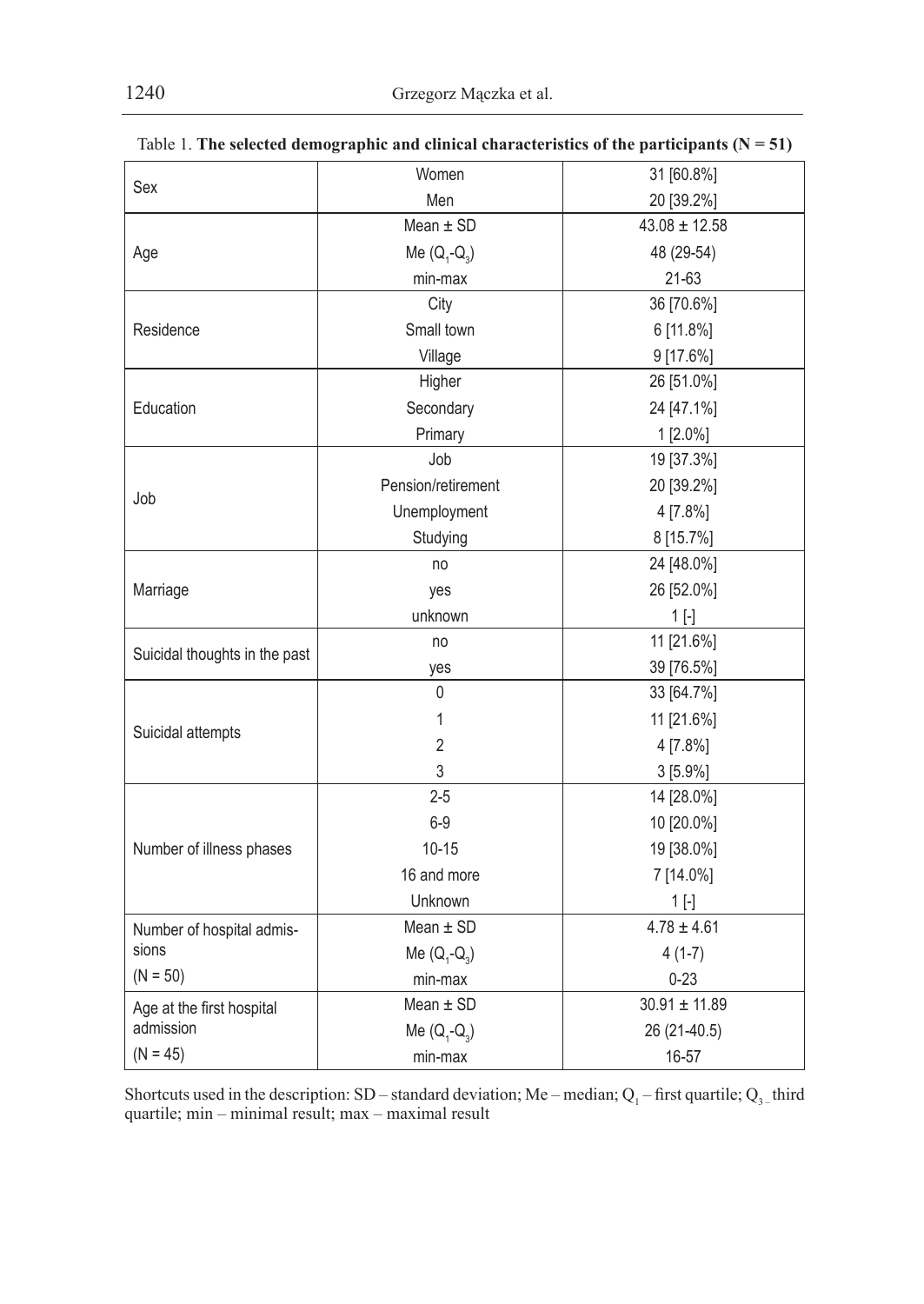## **Method**

The influence of the applied intervention – group psychoeducation (independent variable) on the cognitive representation of the illness (dependent variable) was subjected to evaluation. It was incorporated in the form of the following variables: acceptance of the illness, location of the health control, generalised self-efficacy, hope for success, therapeutic compliance, beliefs towards the bipolar affective disorder. The main research question was: is there a relationship between the participation in the structured group psychoeducation and the structure of the cognitive representation of the illness? Formulating the research hypotheses the presence of the influence of the applied intervention on particular aspects of the cognitive representation of the illness was assumed.

## The studied intervention

The applied intervention was the group structured psychoeducation program entitled "Taming the bipolar affective disorder", which was described in detail elsewhere [19]. It consisted of eight 90-minute meetings of a lecture-workshop character, taking place within 2 months. The classes were conducted by the clinical psychologist (GM) and specialist psychiatrist (BG), both having experience in the field of clinical work within the mood disorders and additional education in cognitive-behavioural psychotherapy. The subject of the meetings was based on the synthesis of the most important issues proposed by the Barcelona team and presented in table 2.

Table 2. **The subject of the session of the group psychoeducation program in bipolar disorders "Taming the Bipolar Affective Disorder"**

| Organisational and introductory meeting                                   |
|---------------------------------------------------------------------------|
| Session 1. Basics of knowledge about the bipolar affective disorder       |
| Session 2. Treating the bipolar affective disorder                        |
| Session 3. Therapeutic cooperation. Applying the medical rules            |
| Session 4. Individual image of the bipolar affective disorder             |
| Session 5. Early detection of recurrence and the system of early response |
| Session 6. Lifestyle favouring the maintenance of health                  |
| Session 7. Coping with stress and solving problems                        |
| Session 8. Summary. Questions. Feedback                                   |

## Research tools

## *Acceptance of Illness Scale – AIS*

The scale by B. J. Felton, T. A. Revenson, G. A. Hinrichsena, in Polish adaptation of Zygfryd Juczyński is used to measure the degree of acceptance of the illness. AIS is used in the assessment of the acceptance level in every illness. The scale is a self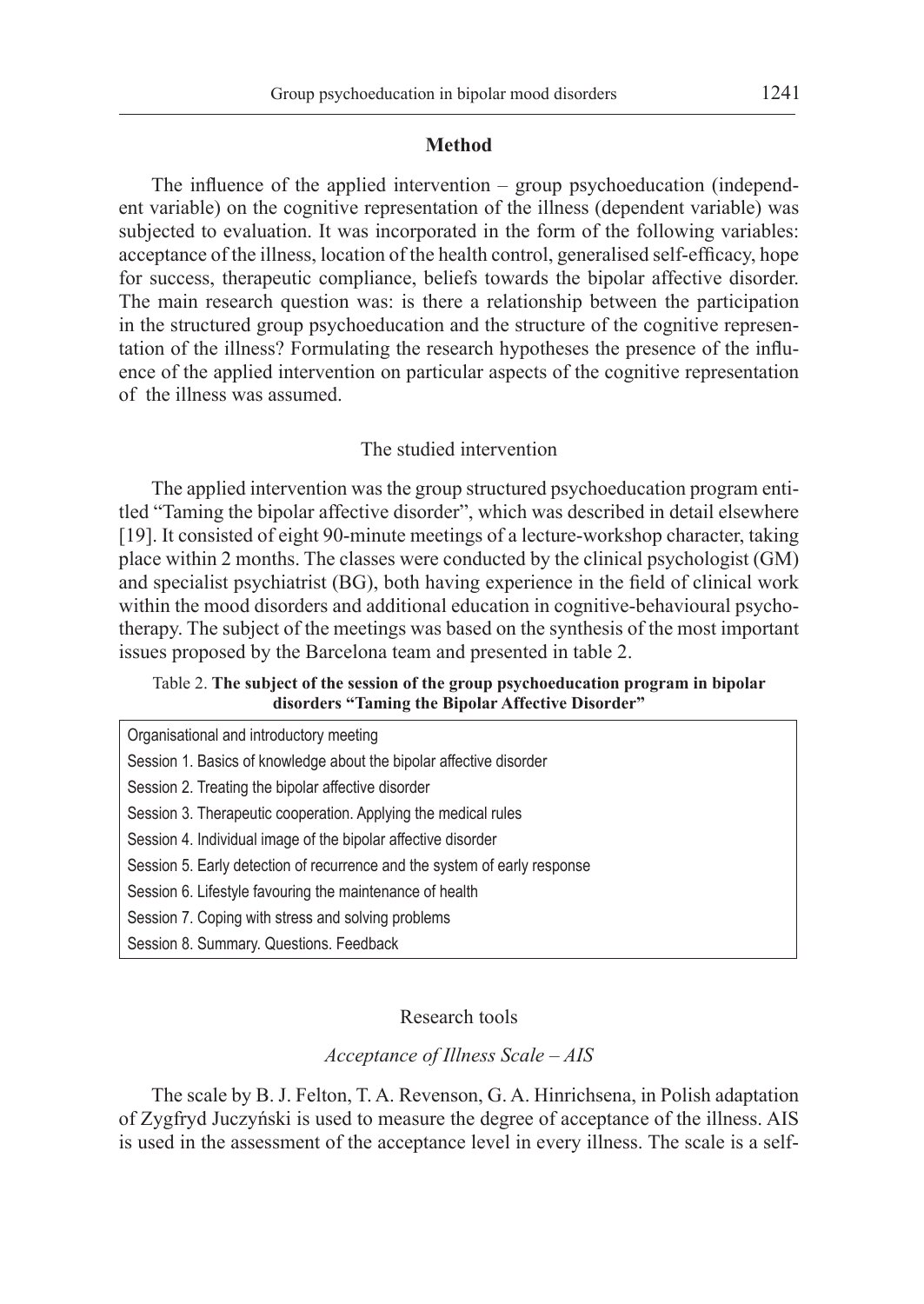descriptive tool. The reliability of the Polish version: Cronbach's alpha 0.82, while the test retest stability index over seven months (Spearman's rho) 0.69 [20].

# *The Multidimensional Health Locus of Control Scale – MHLC*

The scale by K. A. Wallston, B. S. Wallston, R. DeVellis, in Polish adaptation of Zygfryd Juczyński is a popular diagnostic tool, used in programs promoting health in preventive interactions. It opposes the internal location of control to the external one, while the last one differs the influence of others and the influence of the chance or fate. The assumption that the internal location of health control favours the prohealth behaviours underlies the scale construction. The scale is a self-descriptive tool. The reliability indicators of the Polish version of the test are, respectively: 0.77 for the scale of the internal control location; 0.67 for the influence of others and 0.75 for the influence of the chance [20].

# *Hope for success questionnaire – KNS*

Questionnaire by Mariola Łaguna, Jerzy Trzebiński and Mariusz Zięba. Hope for success measured by the questionnaire refers to the strength of the expectation of positive effects of one's own actions. It consists of two components: the belief about the possession of strong will (KNS-S) and the belief about the skill of finding solutions (KNS-U). The relation between the hope for success measured by KNS and the effectiveness of therapeutic interventions and its adaptive role in coping with a difficult situation was found. The questionnaire is a self-descriptive tool. The questionnaire is characterised by the satisfactory internal compatibility and stability [21].

# *Generalized Self – Efficiency Scale – GSES*

Scale by R. Schwarzer and R. Jerusalem in Polish adaptation by Zygfryd Juczyński. The scale measures the strength of the general belief of the unit regarding the effectiveness of coping with difficult situations and obstacles. Self-efficacy allows for prediction of intentions and actions in different areas of human activity, including the scope of health behaviours. The scale is a self-descriptive tool. The reliability of the scale: Cronbach's alpha is 0.85, while the standard error of measurement is 0.24 [20].

## *Mood Stabilizers Compliance Questionnaire – MSCQ*

Questionnaire by L. V. Kessing, H. V. Hansen, P. Bech, was created on the basis of a tool for the assessment of cooperation in the use of antidepressants (Antidepressants Compliance Questionnaire – ADCQ) (Demyttenaere et al. 2004). The questionnaire is a self-descriptive tool. It consists of the sub-scales examining: Beliefs on Mood Stabilizers – BMS, perceived Doctor-Patient Relationship – DPR, Perceived Dosing of mood stabilizers Autonomy – PDA, Perceived General Autonomy –PGA.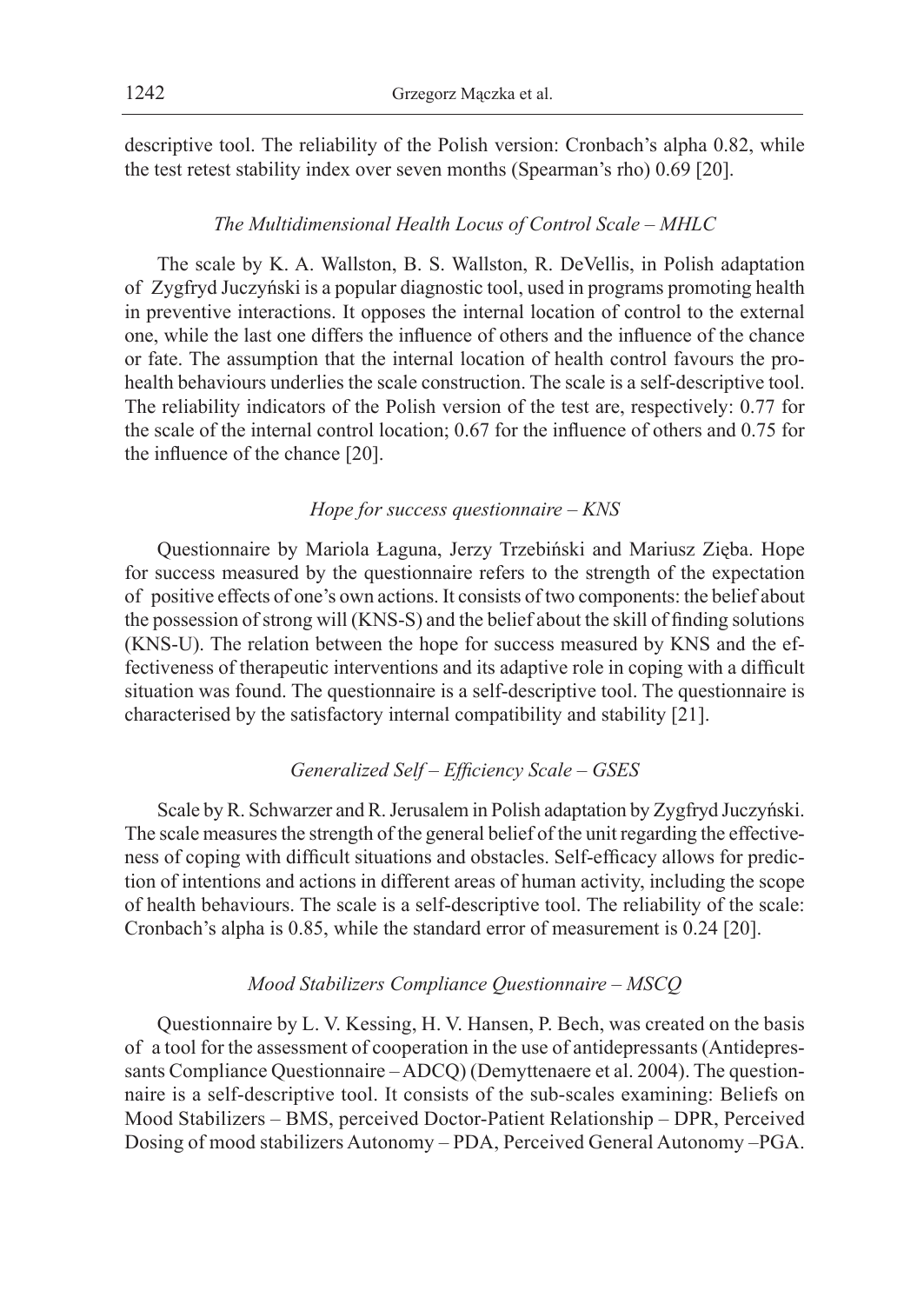The questionnaire does not have Polish adaptation. Despite this, it was decided to include it in the study, due to the lack of alternative tools available in the native literature [22].

## *The questionnaire of beliefs against bipolar disorder*

This questionnaire was created by the first author of this paper in order to examine the beliefs held by the patients concerning the bipolar affective disorder and its treatment. This questionnaire is a self-descriptive tool.

Additionally, in the assessment of remission (qualification to the test) the Hamilton Depression Rating Scale – HDRS and Young Mania Rating Scale – YMRS were used.

Each participant underwent the structured interview, based on the questionnaire constructed by the authors, in order to collect basic demographic and clinical data.

Program participants have been tested using the listed tools in 3 time points: I. before the start of the series of meetings; II. just after the end of the series of meetings; III. 18 months after the end of the cycle.

## Statistical methods

For the statistical analysis of all obtained results the IBM SPSS Statistics v21 and GPower software were used [23].

Quantitative data were presented using the basic descriptive characteristics, i.e., the mean  $\pm$  standard deviation, 95% confidence interval for the mean, median with quartiles, the minimal and maximal value. Qualitative data were presented using the numerical and percentage distribution.

To evaluate the changes in time of the mean results of particular questionnaires the variance analysis (ANOVA) with repeated measurements was used. This analysis requires the fulfilment of the assumption about the compatibility of empirical distributions of the studied questionnaires with the theoretical normal distribution, as well as meeting the assumption of sphericity. The compliance of the distributions was tested using the Shapiro-Wilk's test, while the verification of the zero hypothesis about the occurrence of sphericity was based on the Mauchley's test. In case of non-compliance of the assumption about the normality, the non-parametric equivalent of the variance analysis with repeated measurements – Friedman's test– was used to the analysis of comparisons of mean results over time. However, in case of non-compliance of the assumption of sphericity, the multidimensional approach and the multidimensional variance analysis (MANOVA) were used. Additionally, in case of receiving significant results the analysis of multiple comparisons in pairs (post-hoc tests) was conducted in order to accurately determine which two averages are significantly different from each other. Moreover, in case of significant results, the  $\varepsilon^2$  coefficient, which is the estimator of the variance of the dependent variable (results of the applied questionnaires) explained by the independent variable (intervention – group psychoeducation) in the sample was calculated.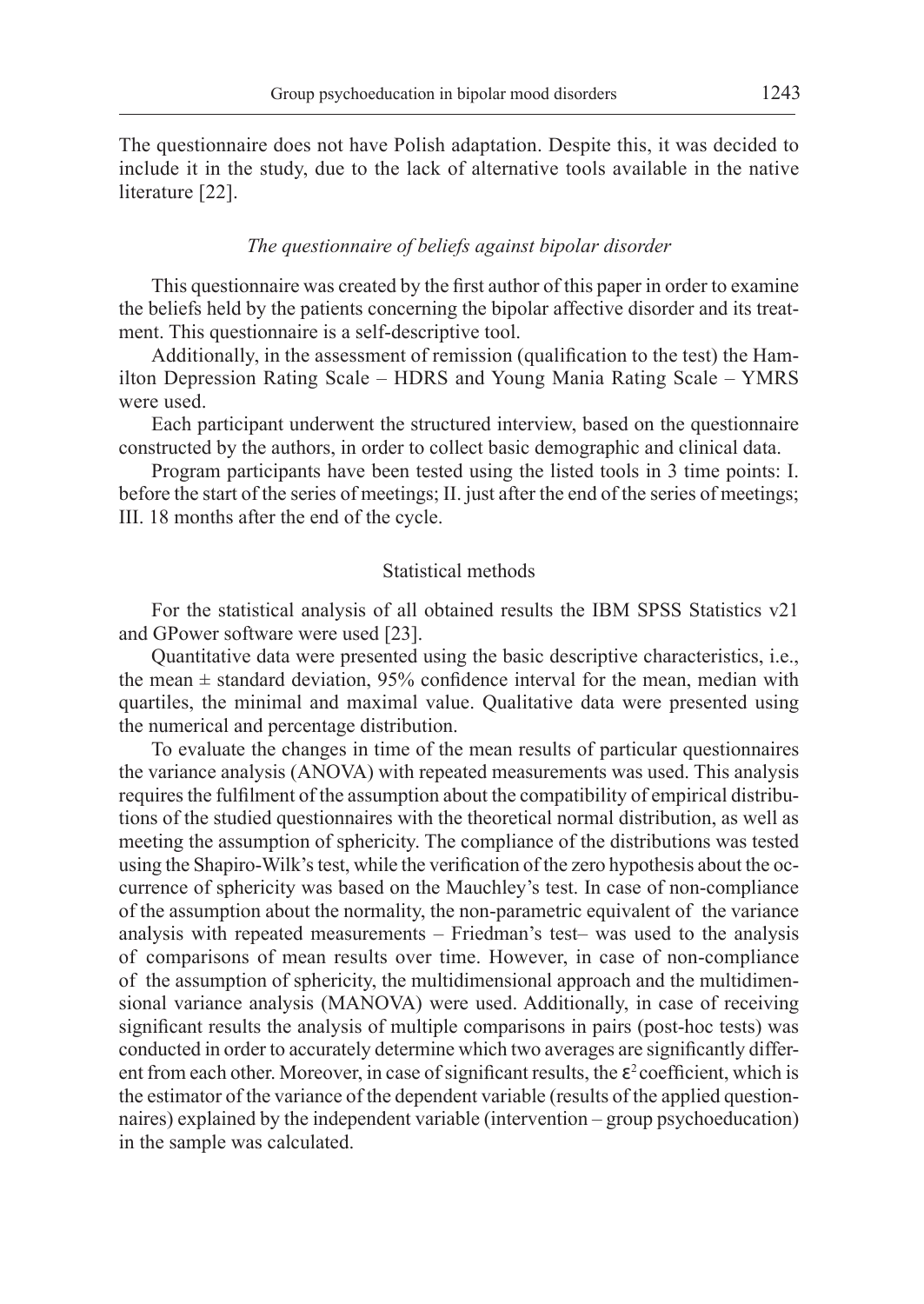The comparison of mean questionnaire measurements over time was deepened by the analysis of the test's power.

Results were considered as statistically significant if the calculated test probability p did not exceed the significance level  $\alpha = 0.05$ .

## **Results**

Statistically significant results for the points values obtained in all scales, if they occurred, were observed only between measurement I (performed before the intervention), and measurement II (performed just after the intervention). No statistically significant changes between other pairs of measurements were observed. The summary of the obtained results is presented in table 3.

The conducted analyses showed the increase of the feeling of acceptance of the illness measured with the acceptance of illness scale just after the end of psychoeducation. The mean result obtained in this measurement by the participants differed by approx. 4 points in relation to the measurement from before the intervention, what constitutes the increase of 12.5% on average.

The increase of the generalised self-efficacy measured using GSES scale just after the end of psychoeducation was observed. The mean result obtained in this measurement by the participants differed by 2.5 points in relation to the measurement performed before the intervention, what constitutes an increase of 8.3% on average.

There was also observed a significant increase in hope for the success measured using the Hope for Success Questionnaire (KNS) just after the end of psychoeducation. The mean result obtained in this measurement by the participant differed by 3.75 points in relation to the measurement performed before the intervention, what constitutes an increase by 4.5% on average.

There was also a significant increase in the scope of abilities to find solutions, measured using the sub-scale Hope for Success Questionnaire (KNS-U) just after the end of psychoeducation. The mean result obtained in this measurement by the participants differed by 1.83 points in relation to the measurement performed before the intervention, what constitutes an increase of 6.5% on average.

The next observed change is a significant increase of therapeutic cooperation measured using (MSCQ) just after the end of psychoeducation. The mean result obtained in this measurement by the participants differed by 5.28 points in relation to the measurement performed before the intervention, what constitutes an increase of 5.3% on average.

In subsequent analyses, we have observed a significant enhancement of pro-healthy beliefs about bipolar disorders measured using the belief questionnaire about bipolar disorder just after psychoeducation. The mean result obtained in this measurement by the participants differed by 17.27 points in relation to the measurement performed before the intervention, what constitutes an increase of 5.85% on average. Detailed results are presented in table 3.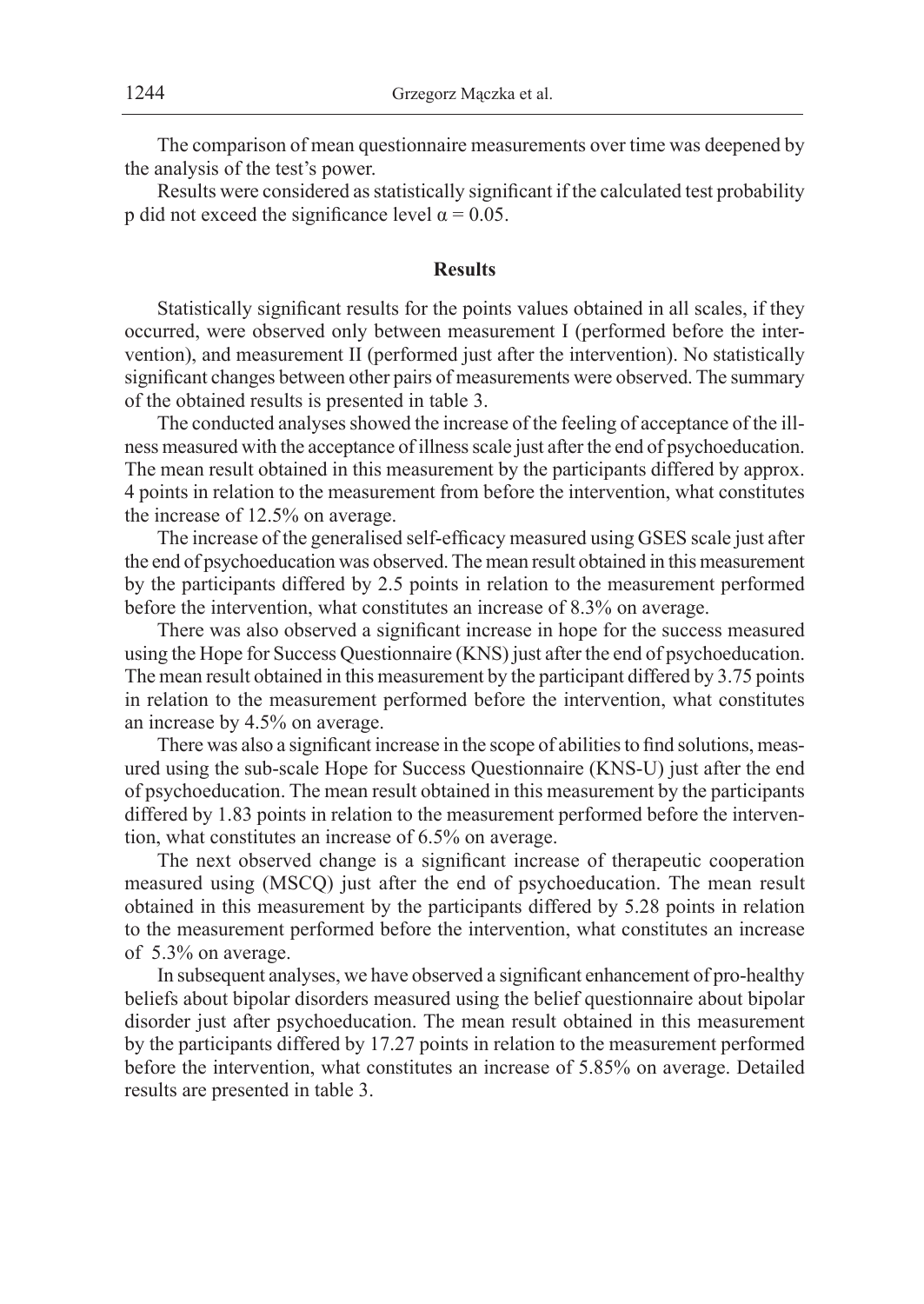|                 | M and SD<br>before the<br>intervention | M and SD after<br>the intervention | p value     | $%$ of the<br>mean value<br>increase | Test<br>power $(1-\beta)$ | Effect size<br>$(\epsilon^2)$ |
|-----------------|----------------------------------------|------------------------------------|-------------|--------------------------------------|---------------------------|-------------------------------|
| <b>AIS</b>      | $24.63 \pm 8.23$                       | $28.54 \pm 7.51$                   | $p = 0.001$ | 12.5%                                | 0.764                     | 0.140                         |
| MHLC-W          | $25.5 \pm 4.47$                        | $27.04 \pm 4.22$                   |             |                                      | 0.506                     |                               |
| MHLC-I          | $24.38 \pm 6.74$                       | $26.21 \pm 4.51$                   |             |                                      | 0.211                     |                               |
| MHLC-P          | $17.63 \pm 6.32$                       | $17.17 \pm 7.41$                   |             |                                      | 0.102                     |                               |
| <b>GSES</b>     | $25.83 \pm 6.65$                       | $28.33 \pm 6.16$                   | $p = 0.016$ | 8.3%                                 | 0.737                     | 0.089                         |
| <b>KNS</b>      | $60.75 \pm 8.11$                       | $64.5 \pm 9.02$                    | $p = 0.006$ | 4.5%                                 | 0.823                     | 0.125                         |
| <b>KNS-U</b>    | $22.17 \pm 5.67$                       | $24.00 \pm 5.47$                   | $p = 0.006$ | 6.5%                                 | 0.583                     | 0.079                         |
| <b>KNS-S</b>    | $18.71 \pm 6.04$                       | $21.13 \pm 5.67$                   |             |                                      | 0.551                     |                               |
| <b>MSCQ</b>     | $103.36 \pm 11.94$                     | $108.64 \pm 9.53$                  | $p = 0.020$ | 5.3%                                 | 0.740                     | 0.125                         |
| MSCQ DPR        | $48.24 \pm 5.75$                       | $50.44 \pm 5.73$                   |             |                                      | 0.467                     |                               |
| MSCQ BMS        | $20.48 \pm 3.32$                       | $20.76 \pm 3.50$                   |             |                                      | 0.074                     |                               |
| MSCQ PAG        | $20.44 \pm 4.43$                       | $22.68 \pm 4.08$                   |             |                                      | 0.526                     |                               |
| <b>MSCQ PAD</b> | $14.20 \pm 1.83$                       | $14.76 \pm 1.81$                   |             |                                      | 0.303                     |                               |
| <b>BEL</b>      | $279.58 \pm 33.72$                     | $296.85 \pm 24.36$                 | $p = 0.001$ | 5.85%                                | 0.971                     | 0.170                         |

Table 3. **Participation in psychoeducation and changes in the selected aspects of the cognitive representation of bipolar affective disorder**

Abbreviations used in the description: AIS – Acceptance of Illness Scale; MHLC-W – Multidimensional Health Scale of the Location of Control – internal influence; MHLC-I – Multidimensional Health Scale of the Location of Control – the influence of others; MHLC-P – Multidimensional Health Scale of the Location of Control – the influence of the chance; GSES – Generalised Self-Efficacy Scale; KNS – Hope for Success Questionnaire, KNS-U –Hope for Success Questionnaire – the ability to find solutions; KNS-S –Hope for Success Questionnaire – strong will; MSCQ –Mood Stabilisers Compliance Questionnaire; DPR – perceiving the doctor-patient relation; BMS – perceiving mood stabilisers; PAG – general sense of autonomy; PAD – sense of autonomy in the scope of taking mood stabilisers; BEL – Beliefs towards BD Questionnaire; M – mean; SD – standard deviation

The additional analysis compared the group of patients, which met the inclusion criteria to the statistical analysis ( $n = 24$ ), with the group of people, which did not meet these criteria ( $n = 27$ ) and it was shown that the statistical difference ( $p = 0.036$ ) was related to the occurrence of suicidal thoughts in the past. It was shown that the chance to finish psychoeducation among the people without the history of suicidal thoughts was five times higher than among the people, who have experienced them (odds ratio OR = 5.25; 95% confidence interval within 1.002; 27.514).

## **Discussion of the results**

The obtained results show that even in the case of the relatively short intervention we observe a measurable direct effect in the form of: the increase of the acceptance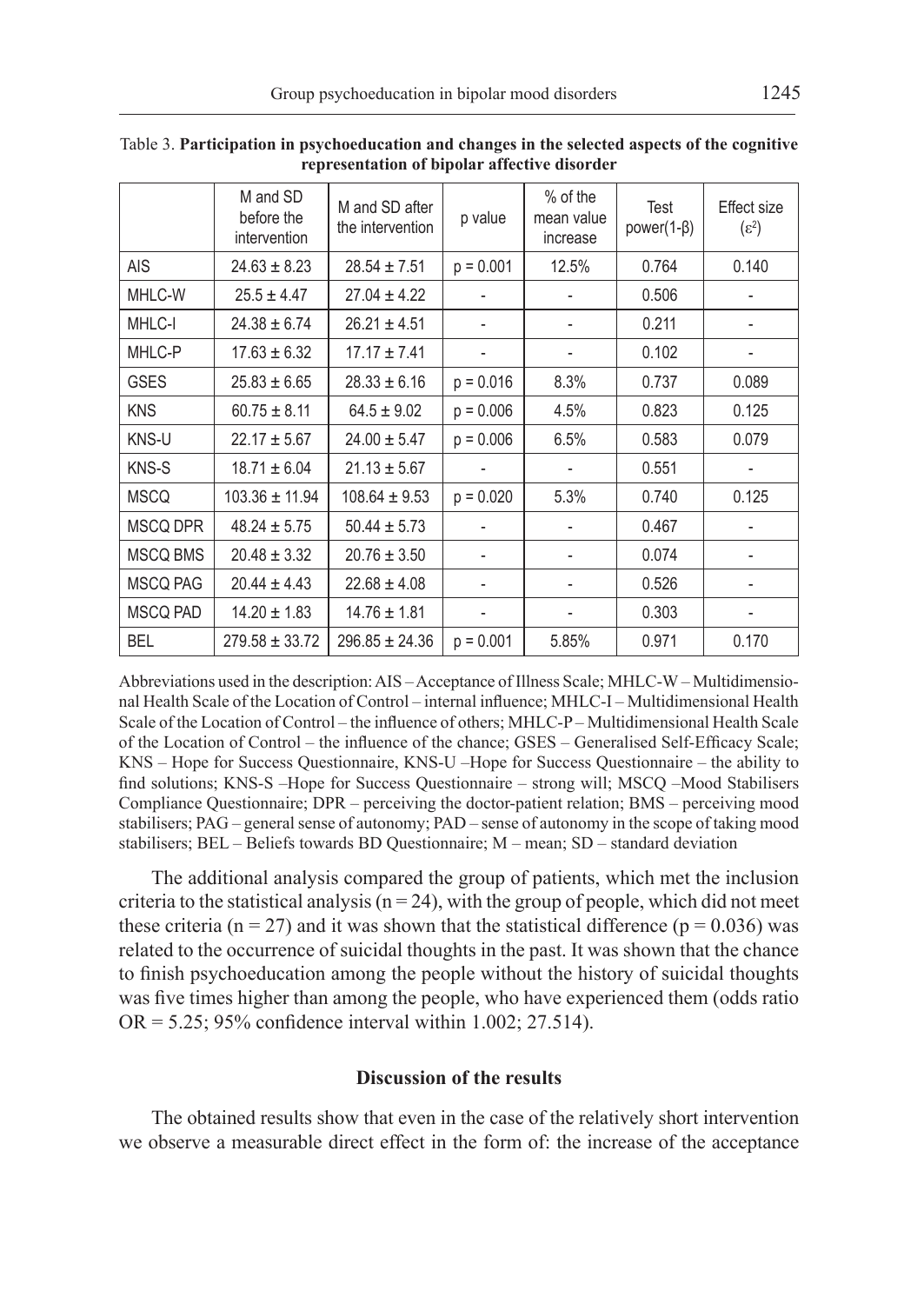of the illness, the growth of the generalised self-efficacy, the increase of hope for success, the increase of the ability to find solutions, the improvement of therapeutic cooperation and the favourable modification of beliefs related to the illness. A significant increase of the mentioned aspects of the cognitive representation of the illness in the studied sample ranged from 4.5 to 12.5%, and the experimental effect size estimated on the basis of the  $\epsilon^2$  coefficient was in the range of the average effect (0.06 <  $\epsilon^2 \le 0.14$ ), indicating the presence of the clear relationship between the independent variable and the studied dependent variables. The obtained results do not allow us, however, to determine to what extend the effect is connected with specific elements of intervention (specific content of subsequent meetings), and to what extend with the non-specific healing factors (group factors, contact with professionals devoting a considerable amount of time).

At the same time it was observed that the stability of the described effect over time, not supported by additional structured interactions, unfortunately gradually decreases. Although it was not shown that in 18 months after the end of psychoeducation the level of the mentioned aspects of the cognitive representation of the illness was still significantly higher than before the start, it was also not proven that the results of this measurement were significantly lower than the results obtained just after the end of psychoeducation. It is possible that in order to maintain their growth over time, it is advisable to use a more elaborate intervention, like, e.g., the 21 stage Barcelona program, or the implementation of additional "revising" meetings, strengthening and perpetuating the obtained result.

## Psychoeducation and the acceptance of the illness

Bipolar disorder is difficult to accept, and questioning the diagnosis is a common phenomenon. Test results show that factors, such as: mood swings, change of the previous diagnosis or misdiagnosis, mistrust of health care or experiencing the side effects of medication can contribute to ambivalence regarding diagnosis. One of the main implications of questioning the fact of being ill is worse cooperation in pharmacotherapy resulting in the increased recurrence [24].

Acceptance is associated with obtaining the insight into the nature of one's own condition and the resulting losses and limitations. In this context, one can look at it like on the opposite of negation. Because negation is antagonistic towards pro-active coping with the illness based on acceptance, it stops the ill person from searching for medical help and active participation in treatment. Greenhouse et al. demonstrated the curvilinear relationship, in which the acceptance of the diagnosis of bipolar disorders has positively correlated with the cooperation in treatment, while negation showed the negative correlation [25].

The role of acceptance was also shown in the treatment of other health problems. It is indicated as an essential element of recovery from alcoholism [25, 26]. Acceptance, together with the insight, also constitutes a fundamental predictor of successful cooperation in the treatment of schizophrenia [27]. A positive influence of the disorder acceptance in case of somatic diseases, e.g. diabetes was also ob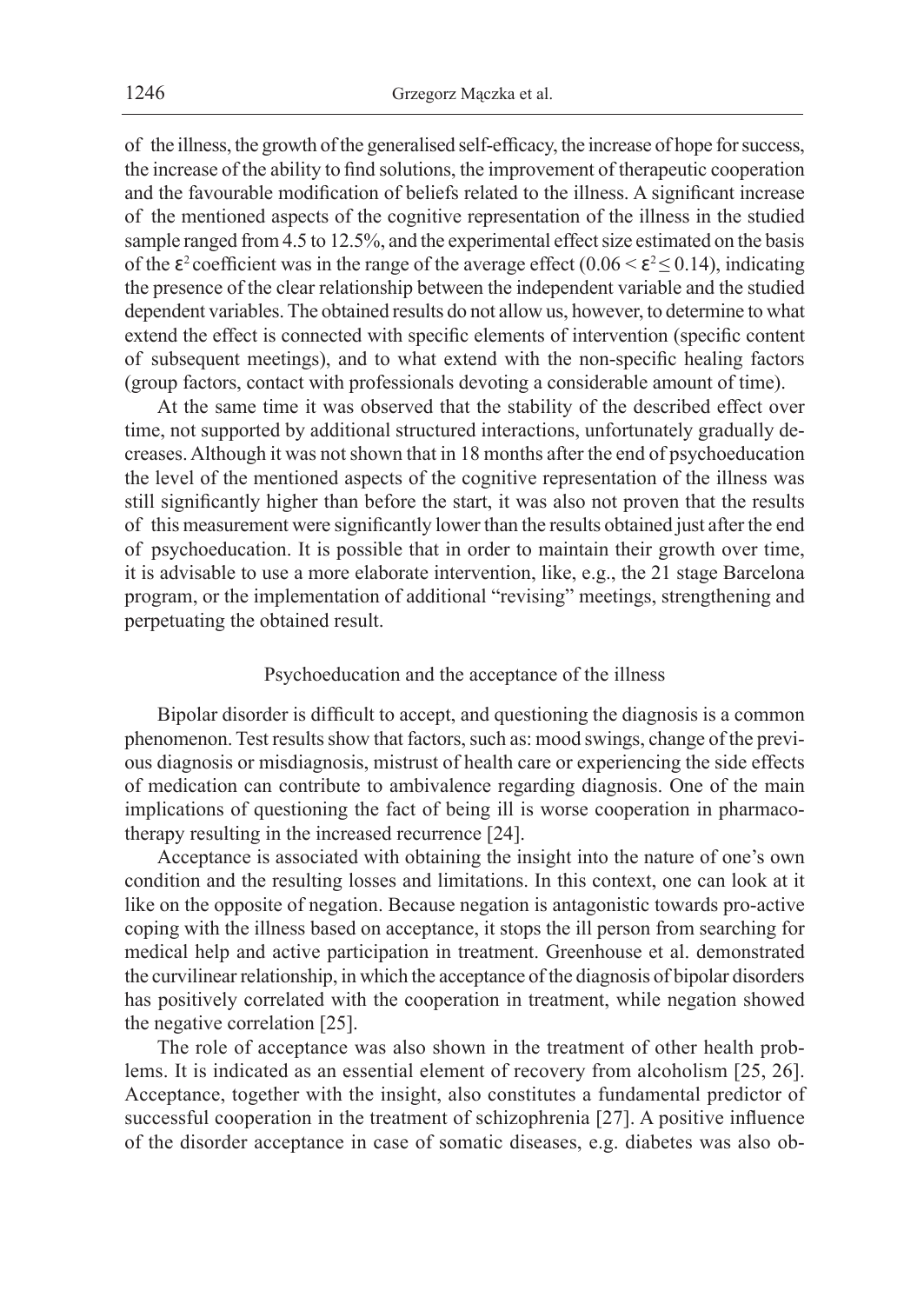served. People accepting their disease were able to control their own metabolism more effectively [28].

## Psychoeducation and the location of health control

The diagnosis of a serious illness is also a challenge for the individual sense of control, including the sense of control over one's own health. Test results indicated the location of the health control as a crucial predictor of the tendency to undertake pro-heath behaviours and fluency in coping with stress connected with being ill [29, 30]. It is assumed, though not without reservations, that the internal location of health control is more favourable, and people manifesting it are more autonomous in decision making, they engage more often into pro-health activity and have a greater sense of responsibility for their health [20].

For example, there was the relation between the internal location of health control and the use of effective strategies of coping with pain among the patients with cancer and other patients suffering from chronic diseases [29]. It was also observed that among patients with cancer, the internal location of health control correlated positively with the "fighting spirit" with the disease [31]. What is particularly important from the perspective of this study, people with the internal location of health control more willingly search for expand knowledge related to their own health and better cooperate in the therapy (for: [28]). The sense of the control location is also perceived as an important variable explaining the results of psychotherapeutic interactions and as a crucial factor determining the effectiveness of educational programs addressed to the patients [32, 33].

Studies on the location of health control among the patients with BD are still not numerous, and their results are contradictory. It has been proven that patients poorly cooperating in the treatment, are more often characterised by strongly external location of health control in comparison to the cooperating patients [34, 35]. These reports, however, are in contradiction with the previous test results indicating that the good therapeutic cooperation was often connected with the dependency on others or a greater tendency to being subject to the control of other people [36, 37]. The above data are also consistent with the results obtained by the French researchers – they observed that among the patients with the diagnosis of bipolar disorders, who participated in psychoeducation, there was a significant increase of the level of the external location of health control within assigning the influence to other people, what the authors tried to understood as the increase of trust to the treating people, which could increase the therapeutic cooperation [38].

In other words, although the location of health control is seen as an important aspect of the cognitive representation of the illness which can moderate the health behaviours in bipolar disorders, and an important goal of psychoeducation interactions, further studies in this area are required. Our study did not allow for the confirmation of the influence of psychoeducation on the strengthening of the pro-health location of health control.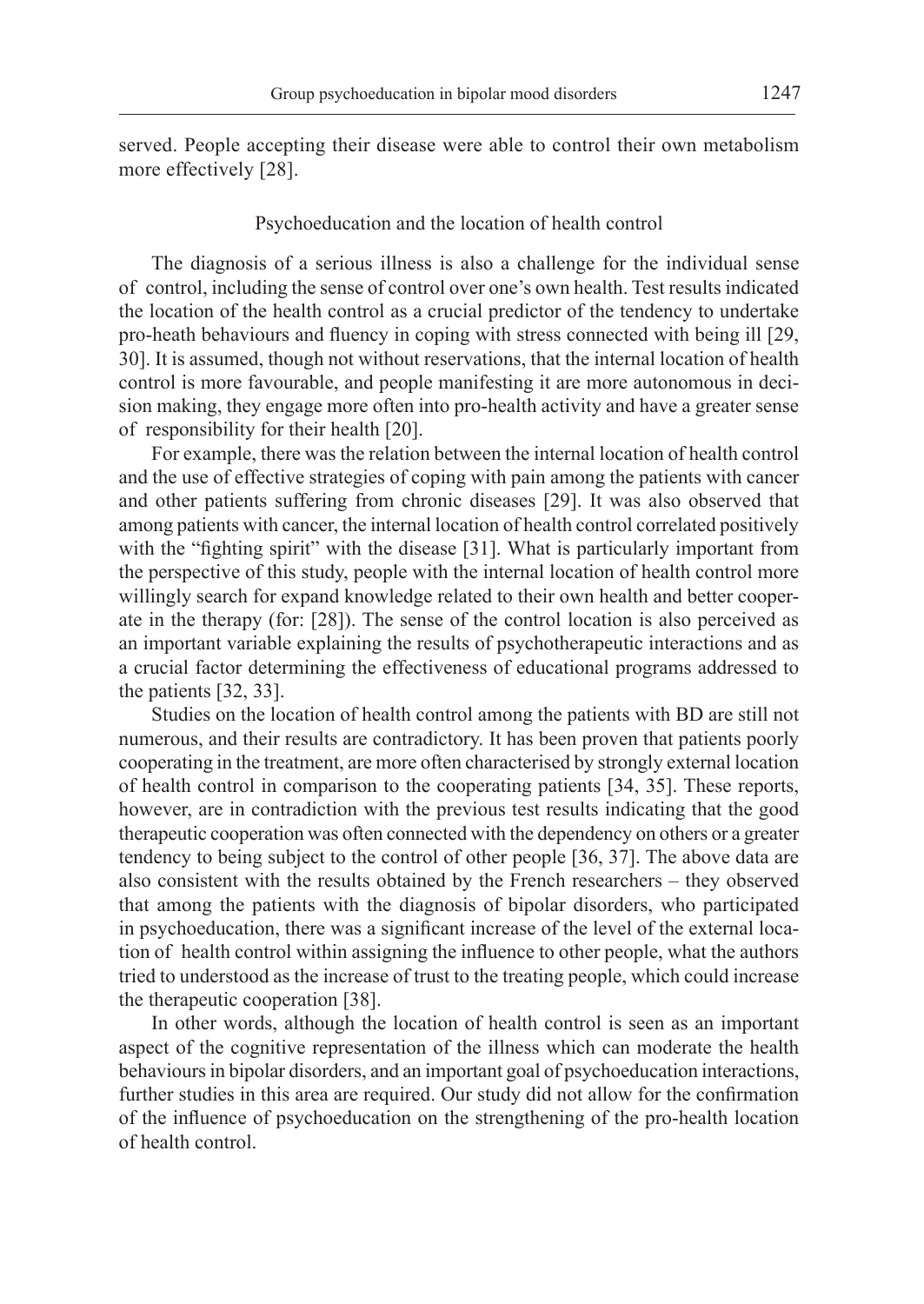# Psychoeducation and the generalised self-efficacy

The notion of self-efficacy is another psychological determinant of undertaking healthy behaviours. Although the sense of self-efficacy was often tested in the context of somatic diseases, the experiences of the chronic stress and coping with it [39], the reports on its role in the treatment of bipolar disorders are surprisingly few. Bauer mentions the promotion of self-efficacy as one of the crucial aspects of treating chronic diseases, and particularly the bipolar disorder [40], reinforcing the model of treatment based on the therapeutic alliance.

# Psychoeducation and hope for success

The relation of hope and the successful coping with the disease is already well known [41, 42]. It is well known, for example, how important is the role of hope on the patient's and therapist's side for the success of the process of psychotherapy [43]. The increased sense of hopelessness is one of the key risk factors of suicide [44], what indicates hope as the potential protective factor worth mentioning in the process of therapeutic interventions. The observed increase of hope for success among the participants of psychoeducation should be considered as a serious and interesting result requiring further studies.

# Psychoeducation and compliance with the treatment of bipolar disorders

In case of BP, similarly as in patients after acute psychotic episodes [45], the noncompliance to the medical recommendations regarding the use of drugs is one of the main factors responsible for the high rates of recurrence and therapeutic failures [46]. The general improvement of the therapeutic cooperation after the application of psychoeducation, observed in this study, is consistent with the previous reports of the researchers in this area [8].

# Psychoeducation and beliefs towards bipolar disorders

Numerous studies indicate that the way in which the patients perceive their illness and its treatment is a crucial, but probably underestimated by the doctors, predictor of therapy in case of many chronic diseases [47]. In case of bipolar disorders, this area is still less known, and the attention of the researchers focused more on clinical and demographic correlates of the poor therapeutic cooperation, granting the issue of perceiving the illness by the patients the secondary or third-rate role. Our observations are consistent with the previous reports indicating that the patients' image of ipolar disorders is often dictated by the insufficient, inaccurate or even erroneous knowledge about them [15, 48]. Psychoeducation seems to affect the very core of the cognitive representation of the illness, providing adequate knowledge on this subject in an accessible and structured form, additionally validated by the personal relations of the participants. This was confirmed in our results, i.e., the change of beliefs about the bipolar disorders into more adequate and pro-health ones.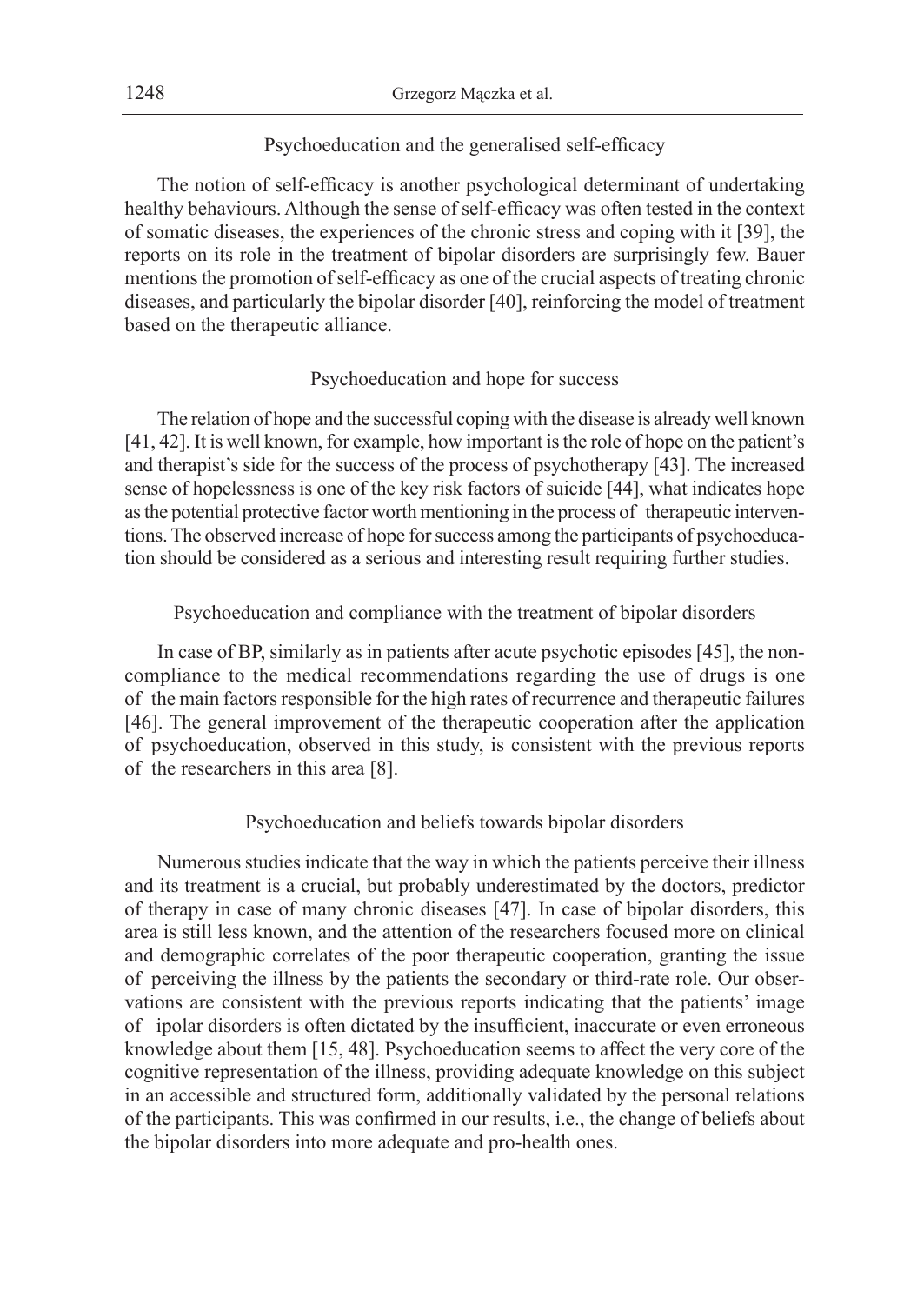## Towards the searching for the psychological mechanisms of the efficacy of psychoeducation

Although in recent years we can observe the blossom of the studies on the psychosocial interventions in bipolar disorders, there is still surprisingly little known about the therapeutically active components and effective psychological mediators of the positive change in psychoeducation. The results of this study seem to widen the area of cognition in this field. This raises an important question: in which mechanisms the enforcement of the illness acceptance, self-efficacy, hope for success, therapeutic cooperation and pro-health beliefs towards the illness obtained as a result of psychoeducation, may contribute to the improvement of its image and clinical process and the improvement of psychosocial functioning of the patients? Referring to the three mechanisms of psychoeducation postulated by Coloma and Vieta [15], i.e., 1) the acquisition of knowledge about the disorder, 2) early detection of new episodes, and 3) compliance with recommendations for treatment, it can be assumed that they are difficult to be implemented into life without the acceptance of the diagnosis, without recognising one's own influence on the treatment process, without looking with hope on the possibility to achieve success, being unwilling to cooperate or having inadequate or erroneous beliefs about the illness.

This study has a number of limitations: 1) a small size of the analysed group and its limited representativeness; 2) the lack of a control group; 3) the lack of registration of clinical variables, including those regarding the pharmacological treatment in the observation period and its relation with the studied cognitive aspects of the illness; 4) the high ratio of falling out of the respondents from the analysis. The great strength of the study is, however, the fact of including important variables and their subjection to the assessment using recognised tools, what in the absence of the research data on this topic and the still unanswered question: how does the psychoeducation work and what works in it, is the prerequisite for the continuance of further studies taking into account the direction proposed in this study.

### **Conclusions**

- 1. Even relatively short structured group psychoeducation for the patients with bipolar disorders seems to change the pro-health aspects of the cognitive representation of the illness;
- 2. The above effect is not maintained over time. The link between the observed changes and the clinical variables requires further studies in order to progress in the explanation of the actual mechanisms of the psychoeducation and the indication of its active components.

## **References**

1. Borowiecka-Kluza JE, Miernik-Jaeschke M, Jaeschke R, Siwek M, Dudek D. *Brzemię rodziny chorych z zaburzeniami afektywnymi – zarys problemu*. Psychiatr. Pol. 2013; 47(4): 635–646.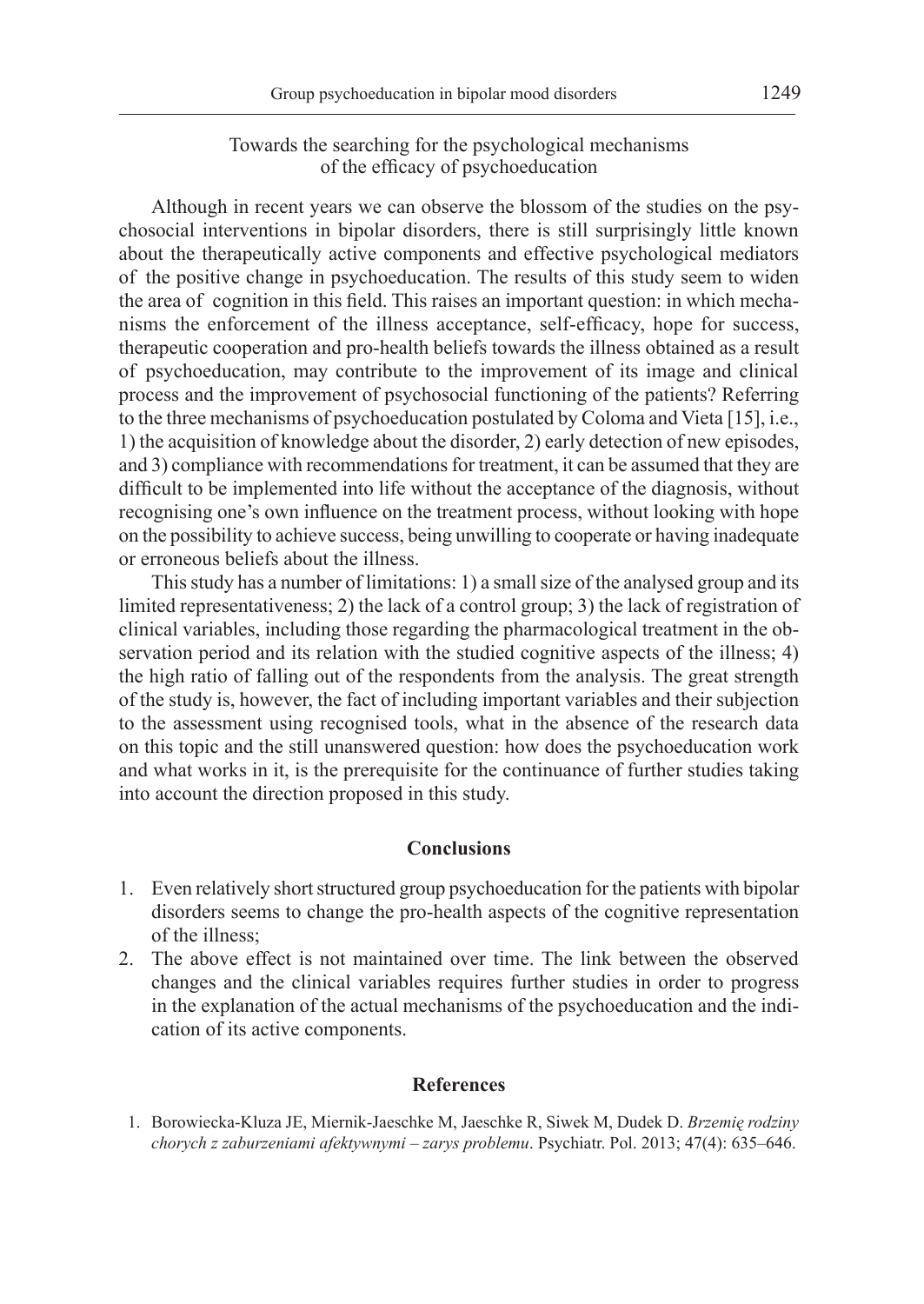- 2. Tyszkowska M, Podogrodzka M. *Stygmatyzacja na drodze zdrowienia w chorobach psychicznych – czynniki bezpośrednio związane z leczeniem psychiatrycznym*. Psychiatr. Pol. 2013; 47(6): 1011–1022.
- 3. Goodwin FK, Jamison KR. *Manic-Depressive Illness. Bipolar Disorders and Recurrent Depression.* New York: Oxford University Press; 2007, p. 869–905.
- 4. Ferensztajn E, Rybakowski J. *Etapy przebiegu choroby afektywnej dwubiegunowej.* Psychiatr. Pol. 2012; 46(4): 613–626.
- 5. Wilkos E, Tylec A, Kułakowska D, Kucharska K. *Najnowsze kierunki terapeutyczne w rehabilitacji pacjentów z zaburzeniami psychicznymi.* Psychiatr. Pol. 2013; 47(4): 621–634.
- 6. Cechnicki A, Liberadzka A. *Nowe role osób chorujących psychicznie w procesie leczenia i zdrowienia*. Psychiatr. Pol. 2012; 46(6): 995–1005.
- 7. Miklowitz DJ, Otto MW. *Psychosocial interventions for bipolar disorder: a review of literature and introduction of the systematic treatment enhancement program*. Psychopharmacol. Bull. 2007; 40: 116 –131.
- 8. Grabski B, Mączka G. *Psychoedukacja w dwubiegunowych zaburzeniach nastroju*. W: Rybakowski JK, Dudek D, Siwek M. ed. *Choroba afektywna dwubiegunowa – wyzwania diagnostyczne*. Poznan: Termedia; 2012, p. 237–251.
- 9. Grabski B, Mączka G, Dudek D. *The role of psychoeducation in the complex treatment of bipolar disorder*. Arch. Psychiatr. Psychother. 2007; 3: 35–41.
- 10. Colom F, Vieta E, Martinez-Aran A et al. *A randomized trial on the efficacy of group psychoeducation in the prophylaxis of recurrences in bipolar patients whose disease is in remission.*  Arch. Gen. Psychiatry 2003; 60: 402–407.
- 11. Colom F, Vieta E, Reinares M et al. *Psychoeducation efficacy in bipolar disorders: beyond compliance enhancement*. J. Clin. Psychiatry 2003; 64: 1101–1105.
- 12. Colom F, Vieta E, Sanchez-Moreno J et al. *Group psychoeducation for stabilised bipolar disorders: 5-year outcome of a randomised clinical trial*. Br. J. Psychiatry 2009; 194: 260–265.
- 13. Colom F. *Keeping therapies simple: psychoeducation in the prevention of relapse in affective disorders.* Br. J. Psychiatry 2011; 198: 338–340.
- 14. Miklowitz DJ, Scott J*. Psychosocial treatments for bipolar disorder: cost-effectiveness, mediating mechanisms, and future directions*. Bipolar Disord. 2009; 11 (Suppl. 2): 110–122
- 15. Colom F, Vieta E. *Podręcznik psychoedukacji w zaburzeniach afektywnych dwubiegunowych.*  Warsaw: MediPage; 2009, p. 30–33.
- 16. Suwalska A, Abramowicz M, Rybakowski J*. Długoterminowa ocena nastroju w chorobie afektywnej dwubiegunowej*. Psychiatr. Pol. 2012; 46(5): 771-780.
- 17. Walsh J. *Psychoeducation in mental health*. Chicago: Lyceum Books; 2010.
- 18. Scott J, Tacchi MJ. *A pilot study of concordance therapy for individuals with bipolar disorders who are non-adherent with lithium prophylaxis*. Bipolar Disord. 2002; 4: 386–392.
- 19. Mączka G, Grabski B, Gierowski JK, Dudek D. *Psychoedukacja grupowa w kompleksowym leczeniu choroby afektywnej dwubiegunowej – doświadczenia krakowskie*. Psychiatr. Pol. 2010; 1: 89–100.
- 20. Juczyński Z. *Narzędzia pomiaru w promocji i psychologii zdrowia*. 2nd edition. Warsaw: Pracownia Testów Psychologicznych; 2009.
- 21. Łaguna M, Trzebiński J, Zięba M. *Kwestionariusz Nadziei na Sukces KNS. Podręcznik.* Warsaw: Pracownia Testów Psychologicznych Polskiego Towarzystwa Psychologicznego; 2005.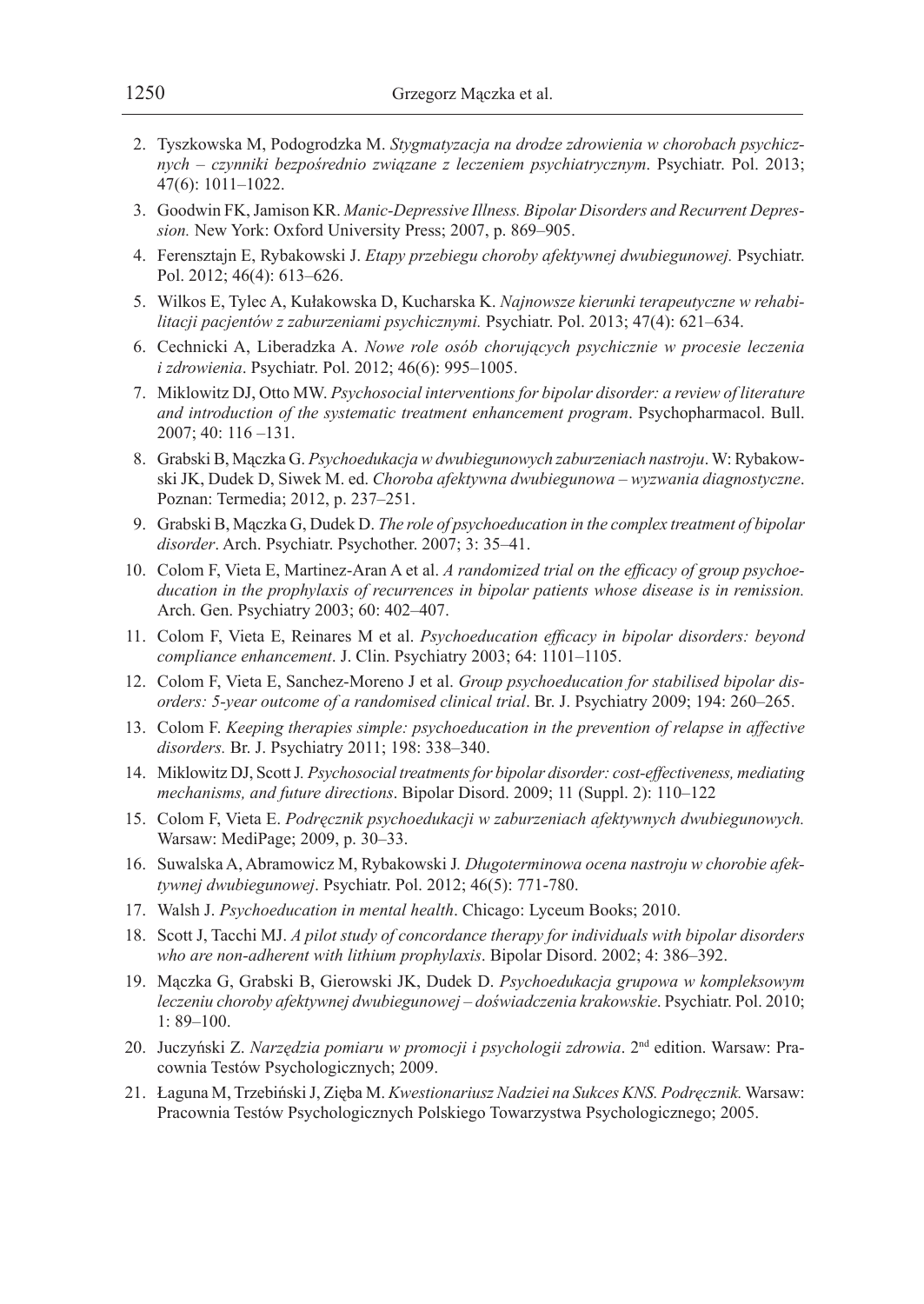- 22. Kessing L, Hansen H, Bech P. *Attitudes and beliefs among patients treated with mood stabilizers*. Clin. Pract. Epidemiol. Ment. Health 2006; 2: p. 8.
- 23. Faul F, Erdfelder E, Lang AG, Buchner A. *G\*Power 3: A flexible statistical power analysis program for the social, behavioral, and biomedical sciences*. Behav. Res. Med. 2007; 39 (2): 175–191.
- 24. Inder ML, Crowe MT, Joyce PR, Moor S, Carter JD, Luty SE. *"I Really Don't Know Whether it is Still There": Ambivalent Acceptance of a Diagnosis of Bipolar Disorder*. Psychiatr. Q. 2010; 81: 157–165.
- 25. Greenhouse WJ, Meyer B, Johnson SL. *Coping and medication adherence in bipolar disorder*. J. Affect. Disord. 2000; 59: 237–241.
- 26. Kurtz E. *Shame and guilt*. Lincoln: iUniverse; 2007.
- 27. Amador XF, Strauss DH. *Poor insight in schizophrenia*. Psychiatr. Q. 1993; 64: 305–318.
- 28. Basinska MA, Andruszkiewicz A. *Health Locus of Control in Patients With Graves-Basedow Disease and Hashimoto Disease and Their Acceptance of Illness*. Int. J. Endocrinol. Metab. 2012; 10: 537.
- 29. Crisson JE, Keefe FJ. *The relationship of locus of control to pain coping strategies and psychological distress in chronic pain patients*. Pain 1988; 35: 147–154.
- 30. Younger J, Marsh KJ, Grap MJ. *The relationship of health locus of control and cardiac rehabilitation to mastery of illness*-*related stress.* J. Adv. Nurs. 1995; 22: 294–299.
- 31. Watson M, Pruyn J, Greek S, Van den Borne B*. Locus of control and adjustment to cancer*. Psychol. Rep. 1990; 66: 39–48.
- 32. Daltroy LH, Liang MH. *Advances in patient education in rheumatic disease.* Ann. Rheum. Dis. 1991; 50: 415–417.
- 33. Stewart DE, Streiner DL. *Cigarette smoking during pregnancy*. Can. J. Psychiatry 1995; 40: 603–607.
- 34. Sajatovic M, Ignacio RV, West JA, Cassidy KA, Safavi R, Kilbourne AM. et al. *Predictors of nonadherence among individuals with bipolar disorder receiving treatment in a community mental health clinic*. Compr. Psychiatry 2009; 50: 100–107.
- 35. Kucera-Bozarth K, Beck NC, Lyss L. *Compliance with lithium regimens.* J. Psychosoc. Nurs. Ment. Health Serv. 1982; 20: 11.
- 36. Cochran SD, Gitlin MJ. *Attitudinal correlates of lithium compliance in bipolar affective disorders.* J. Nerv. Ment. Dis. 1988; 176: 457–464.
- 37. Adams J, Scott J. *Predicting medication adherence in severe mental disorders*. Acta Psychiatr. Scand. 2000; 101: 119–124.
- 38. Even C, Thuile J, Kalck-Stern M, Criquillion-Doublet S, Gorwood P, Rouillon F. *Psychoeducation for patients with bipolar disorder receiving lithium: short and long term impact on locus of control and knowledge about lithium*. J. Affect. Disord. 2010; 123: 299–302.
- 39. Steffen AM, McKibbin C, Zeiss AM, Gallagher-Thompson D, Bandura A. *The revised scale for caregiving self-efficacy reliability and validity studies.* J. Gerontol. B Psychol. Sci. Soc. Sci. 2002; 57: 74–86.
- 40. Bauer MS. T*he collaborative practice model for bipolar disorder: design and implementation in a multi*-*site randomized controlled trial*. Bipolar Disord. 2001; 3: 233–244.
- 41. Edey W, Jevne RF. *Hope, illness and counselling practice: Making hope visible.* Can. J. Counsel. Psychother. 2003; 37: 44–51.